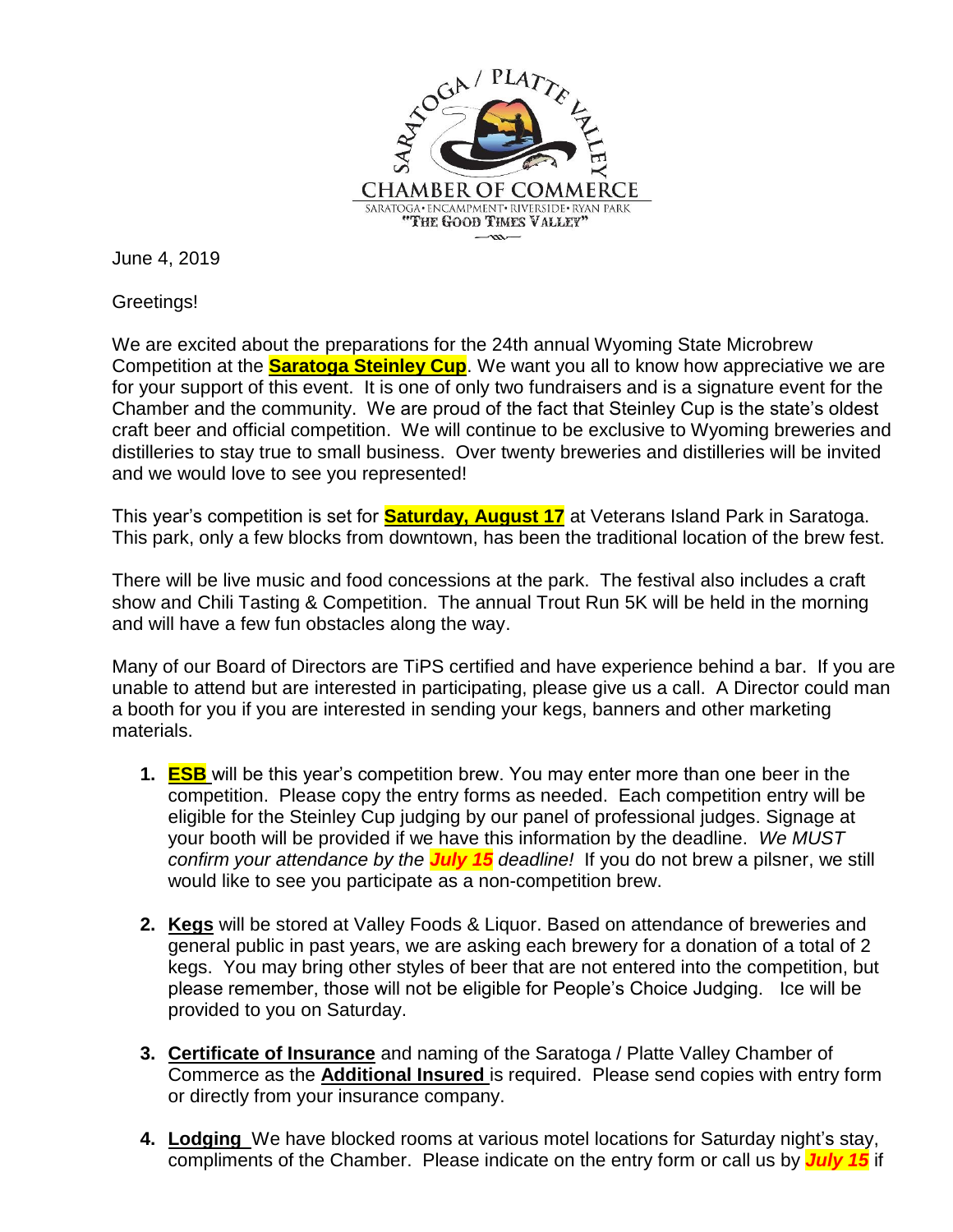you will be needing a room. Each type of motel and location will be on a first-come, first-served basis. If we do not hear from you by the deadline, the rooms will be released, and we cannot guarantee you will have lodging.

- **5. Travel Stipend** Brewers that return their entry forms and commit to attending will be given a \$125 stipend upon arrival. We hope this helps you with your travel costs.
- **6. Root beer/Soda** tasting is a popular part of our event for children and designated drivers and we *strongly* encourage your participation*.* People's Choice voting will take place. If you would like to bring samples of your root beer or flavored soda, please let us know by indicating on the entry form.
- **7. Booth set up** may begin at 9 a.m. A 6' long table and two chairs will be provided if you indicate so on the entry form. Please bring all other equipment and staff necessary to serve your beer. *You must be ready by 12:00 pm so that the official judging may begin.*  For logistical reasons, we would like to know if your taps are on a trailer that will be stationed within the park. Please indicate this on the entry form.
- **8. Mandatory Brewers/Distillers Meeting** will be held on Saturday morning at 11:30 a.m. at the center of the park. At this time we will go over our policies and hand out t-shirts and wristbands. Two t-shirts and 2 wristbands will be allotted for each brewery/distillery. We will also treat you to 2 complimentary lunches.
- **9. People's Choice Voting** jars will be at a central location in the park and all votes will be cast there. Each paid attendee will vote for their favorite competition class beer as well as the entries in the root beer/soda tasting and chili competition. If your brewery does not enter a beer in the competition, there will be no voting jug for you. People's Choice voting will end at approximately 4:00 p.m. In order to create proper signage, we must have the names of your competition brews by **August 1**.
- **10.Judging** for the competition class beers will begin at noon on Saturday. An event volunteer will obtain a pitcher of the entries at random, which will then be judged blindly by a panel of craft beer experts. The judges themselves are brewers for some of the most successful microbreweries in Colorado.
- **11.General public** will be admitted starting at 1 p.m. until 5 p.m. when the event ends.
- **12.No Dogs** will be allowed. Brewers and attendees are asked to make other arrangements or leave your pets at home.
- **13.T- shirts** will be printed and sold again this year. Please provide a company logo in .pdf format at the time of entry. Failure to meet the **July 15** deadline will result in your logo being left off the backs of the collectible shirts. Two complimentary shirts will be given to each brewery/distillery.
- **14.Wristbands** will be given to those age 21 and older who have paid an entry fee. They are to be the only people whom can be served. Two complimentary wristbands will be given to each brewery/distillery for their representatives.
- **15.Paid attendees** to the event will be provided with a mug and Peoples Choice ballots. Everyone will be charged \$25 to attend, those under 12 years old are free. A red wristband will be issued to those of legal drinking age.